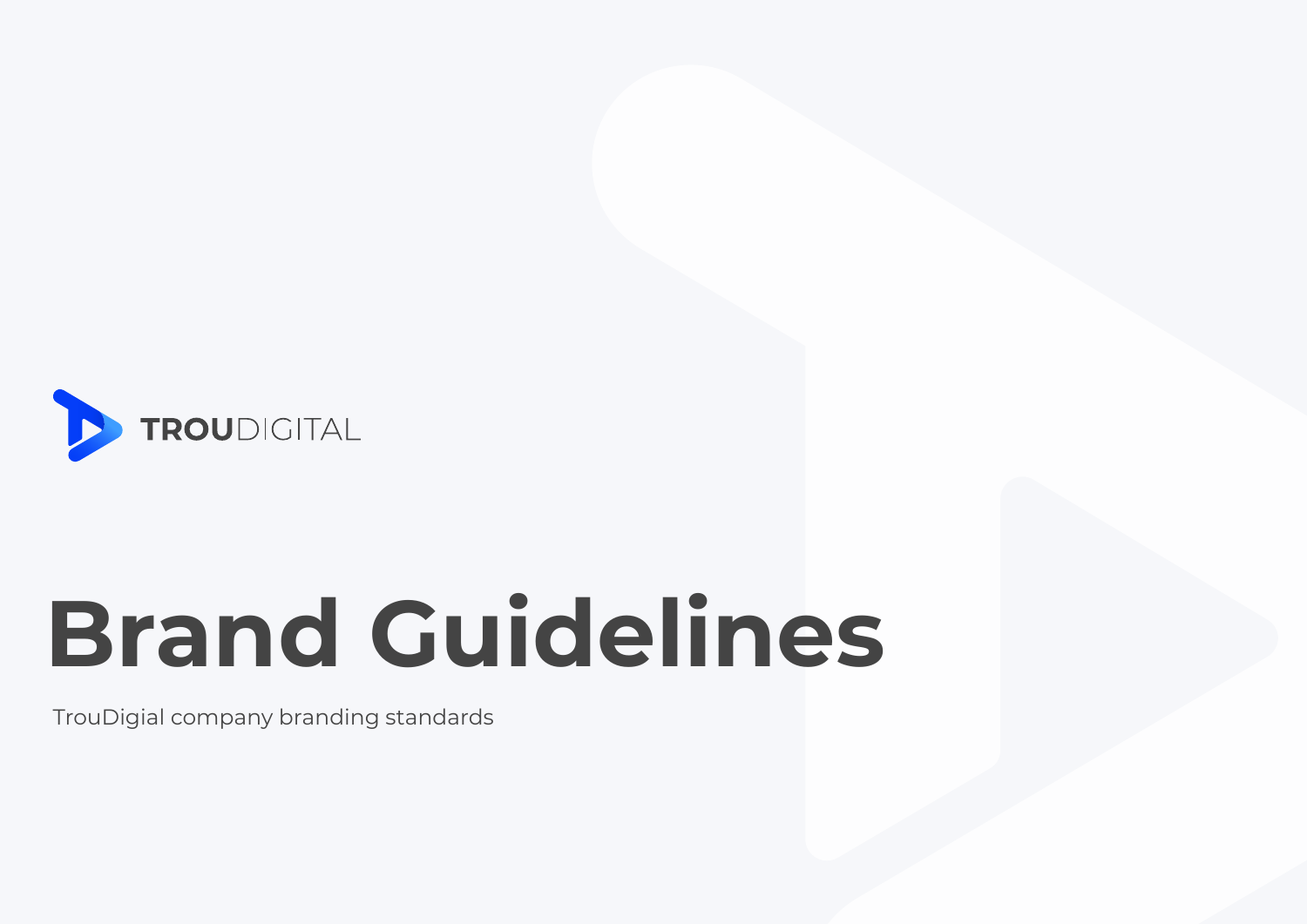# **Horizontal Logo**

The logo consists of a "mark" or "symbol" and a typeface.

The symbol can be used alone, but if possible, the full logo should be used.

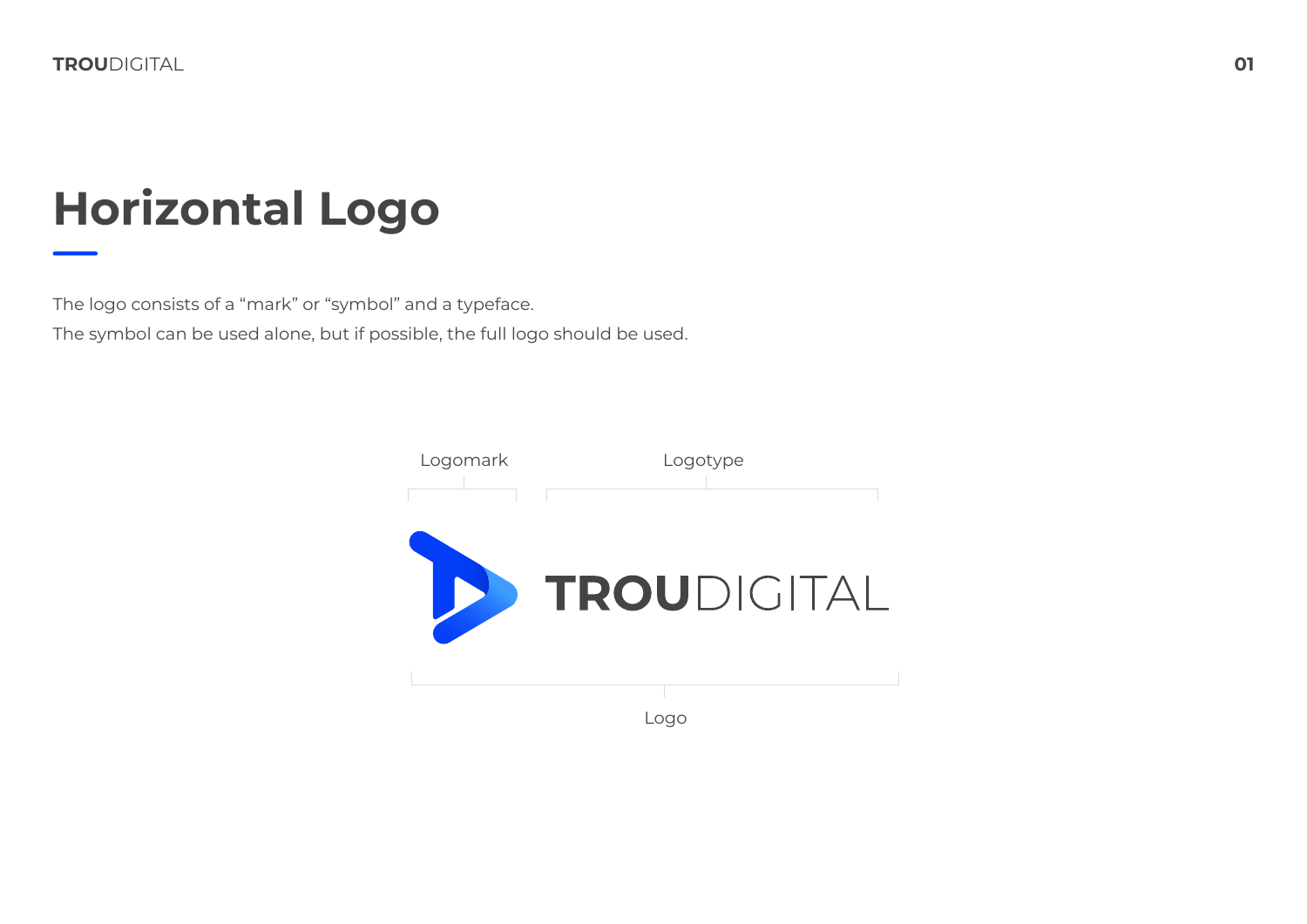# **Logo Variations**

Apply common sense when choosing which logo variation to use.





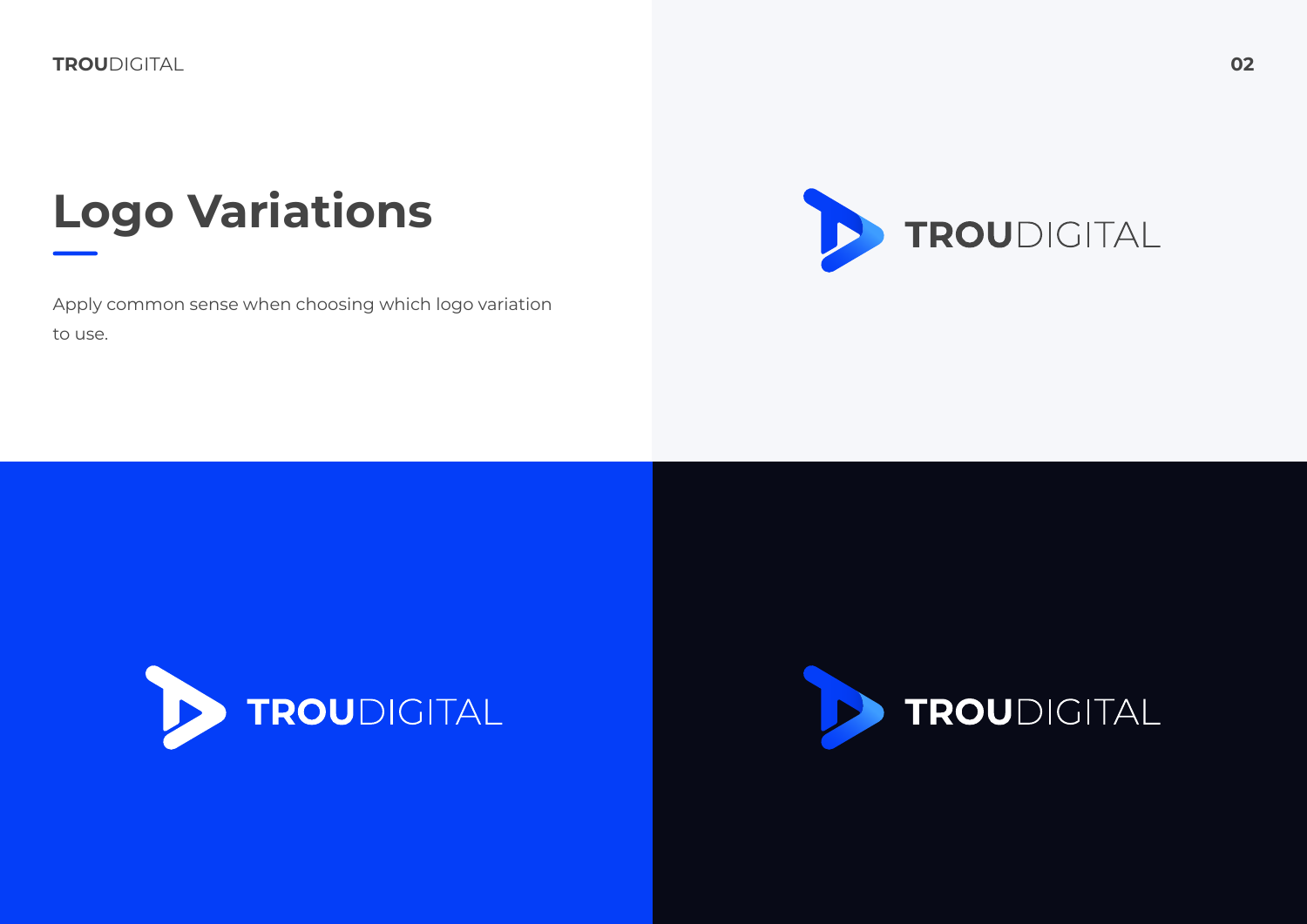# **Thumbnail Mark**





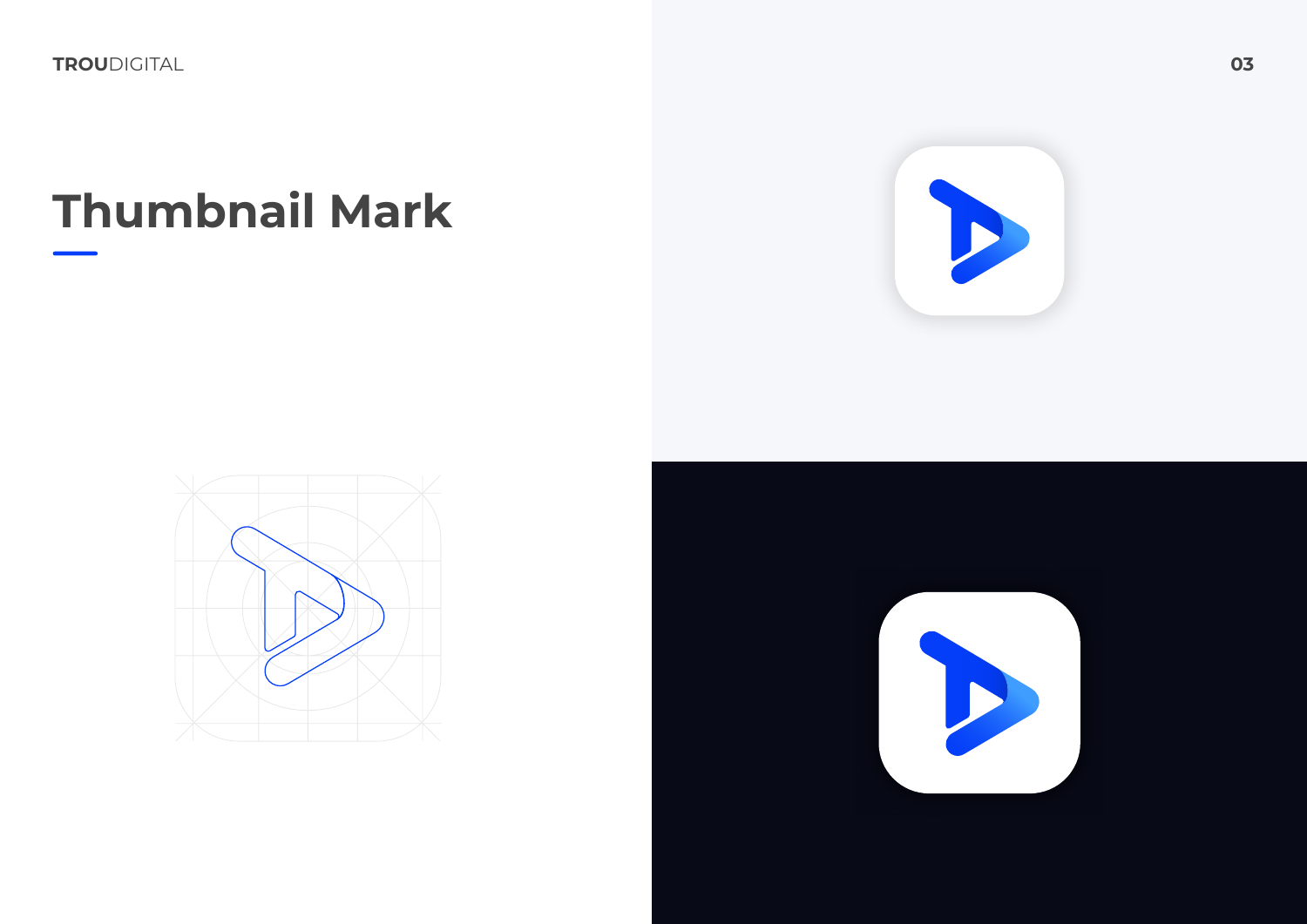## **Safe Zone**

When using the logo, it is important that there is blank or white space around the logo. The minimum amount of space is shown below.

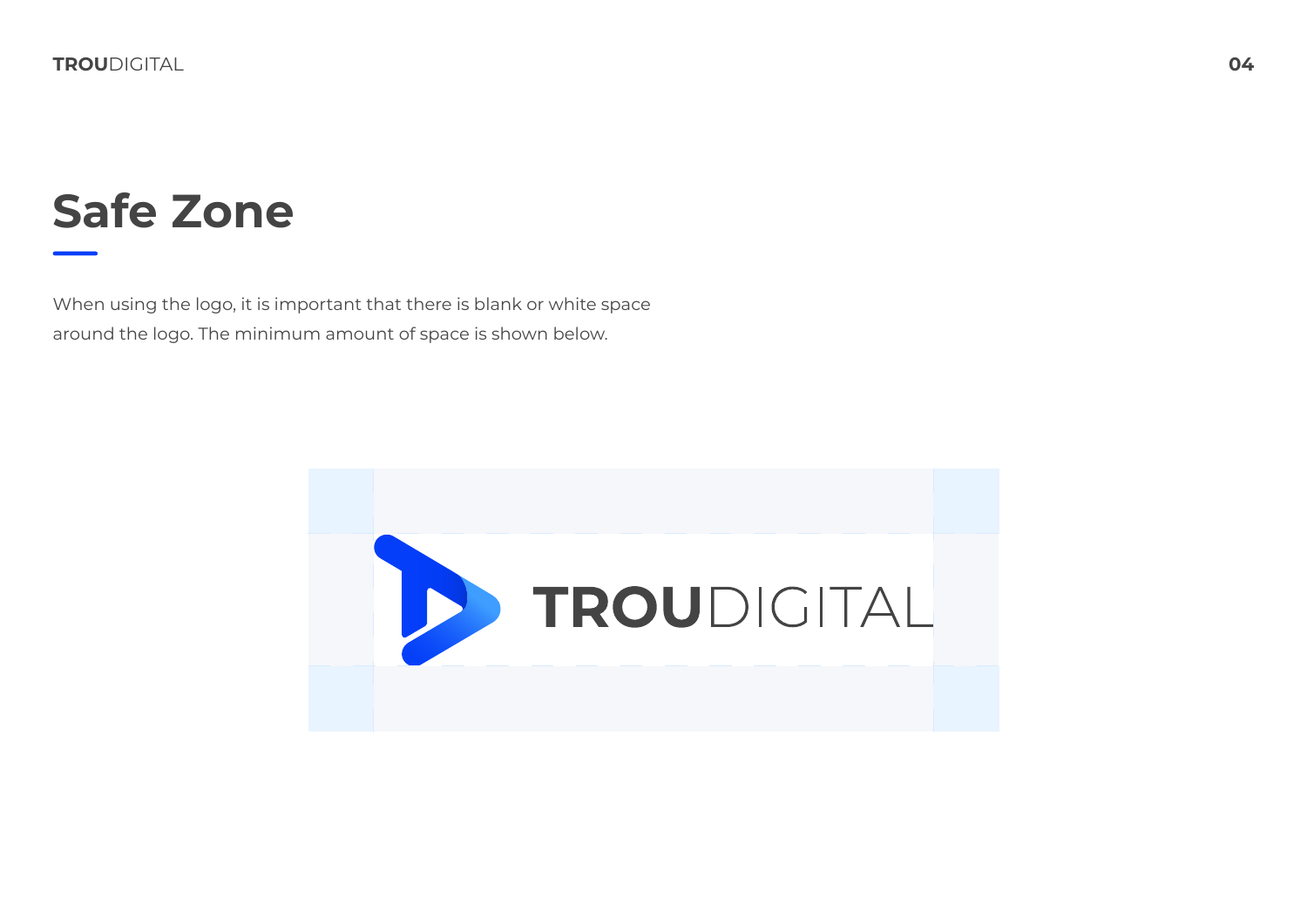## **Colours**



**ELECTRIC** BLUE



**DARK** GREY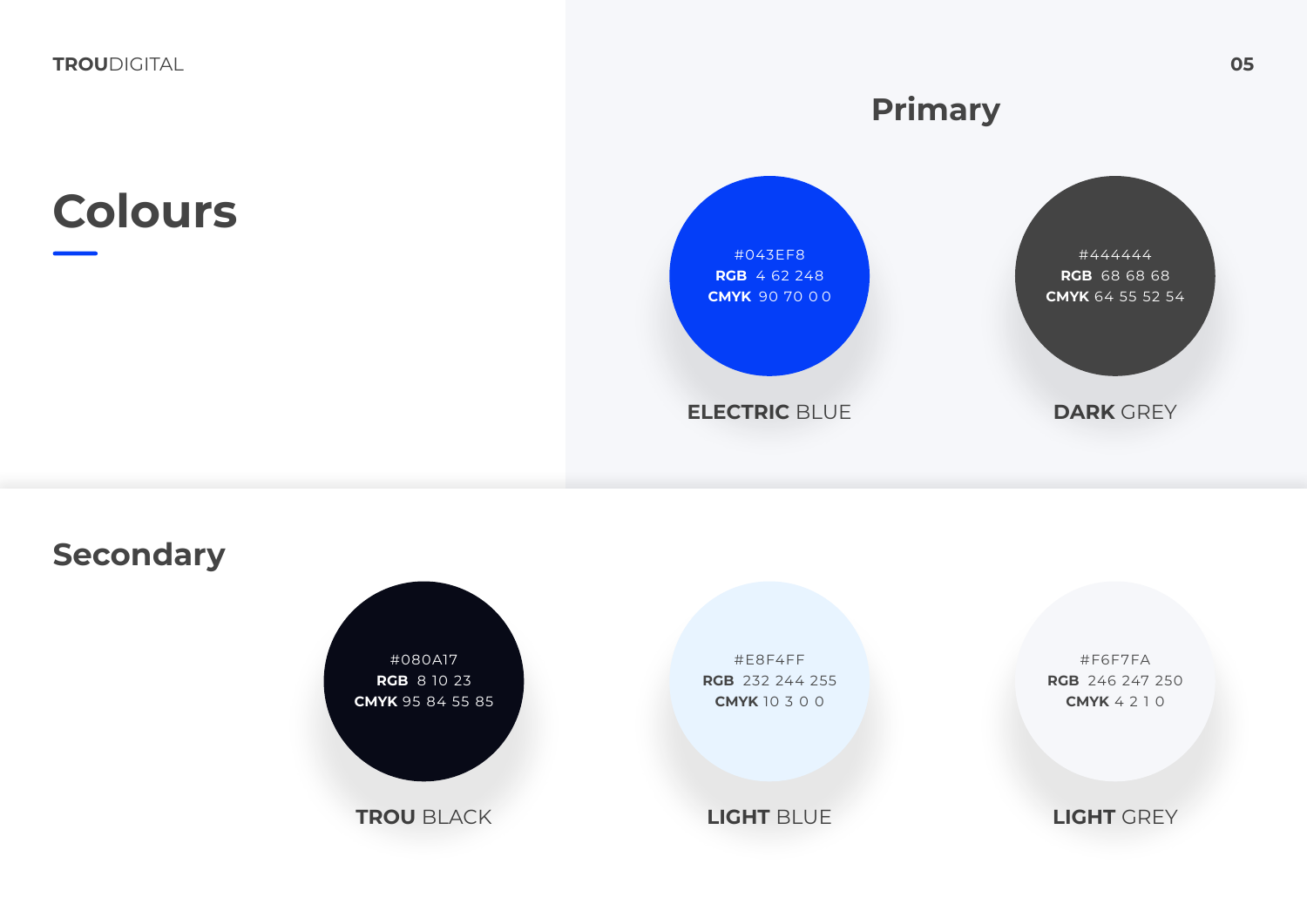# **Typography**

# **Aa**

## **Montserrat Bold**

ABCDEFGHIJKLMNOPQRSTUVWXYZ<br>ABCDEFGHIJKLMNOPQRSTUVWXYZ **abcdefghijklmnopqrstuvwxyz** abcdefghijklmnopqrstuvwxyz



## Montserrat Regular

Title Text **Title Text** Body Copy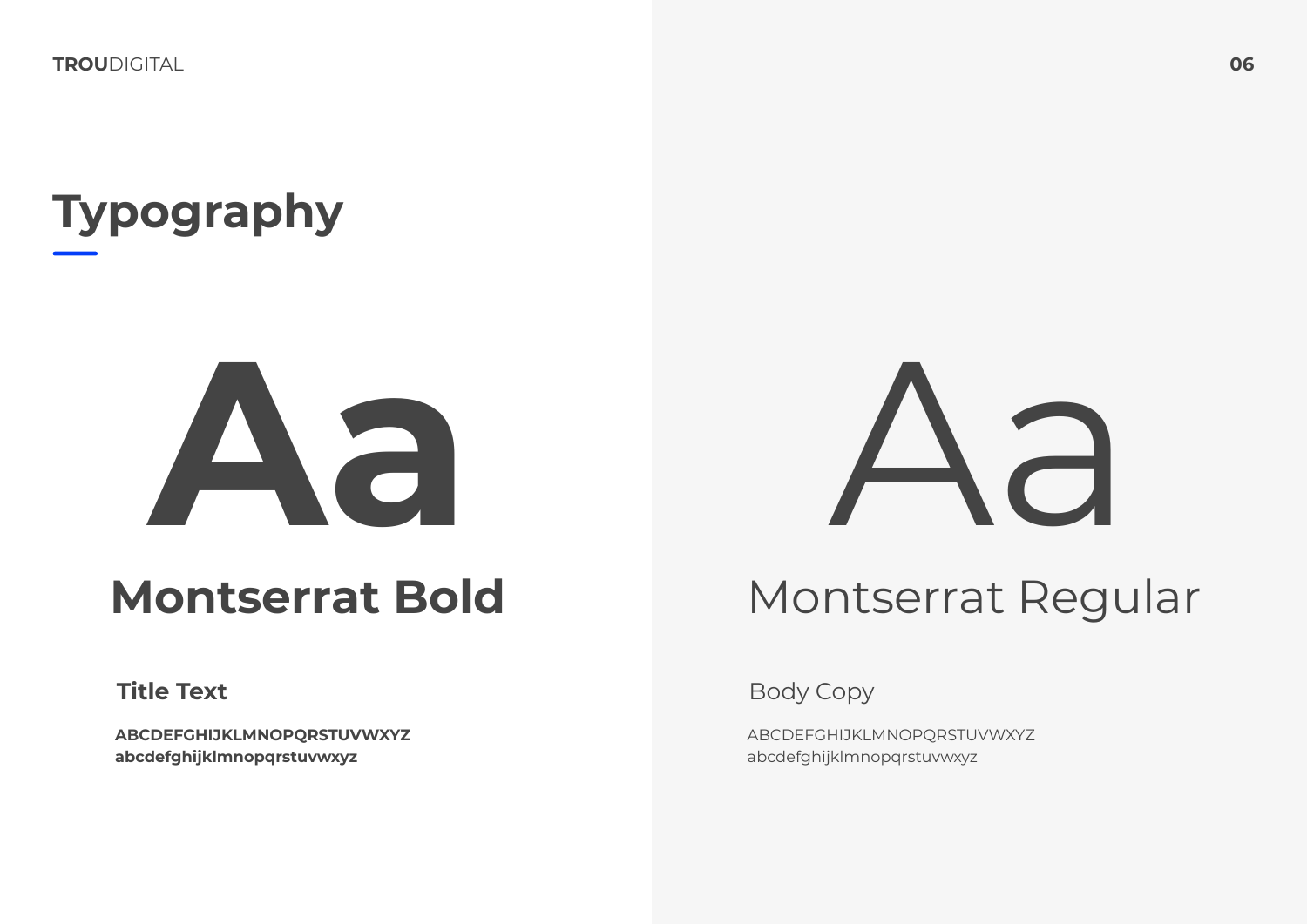# **Typography Example**

# **The Title**

Lorem ipsum dolor sit amet, consectetur adipiscing elit, sed do eiusmod tempor incididunt ut labore et dolore magna aliqua. Ut enim ad minim veniam, quis nostrud exercitation ullamco laboris nisi ut aliquip ex ea commodo consequat.